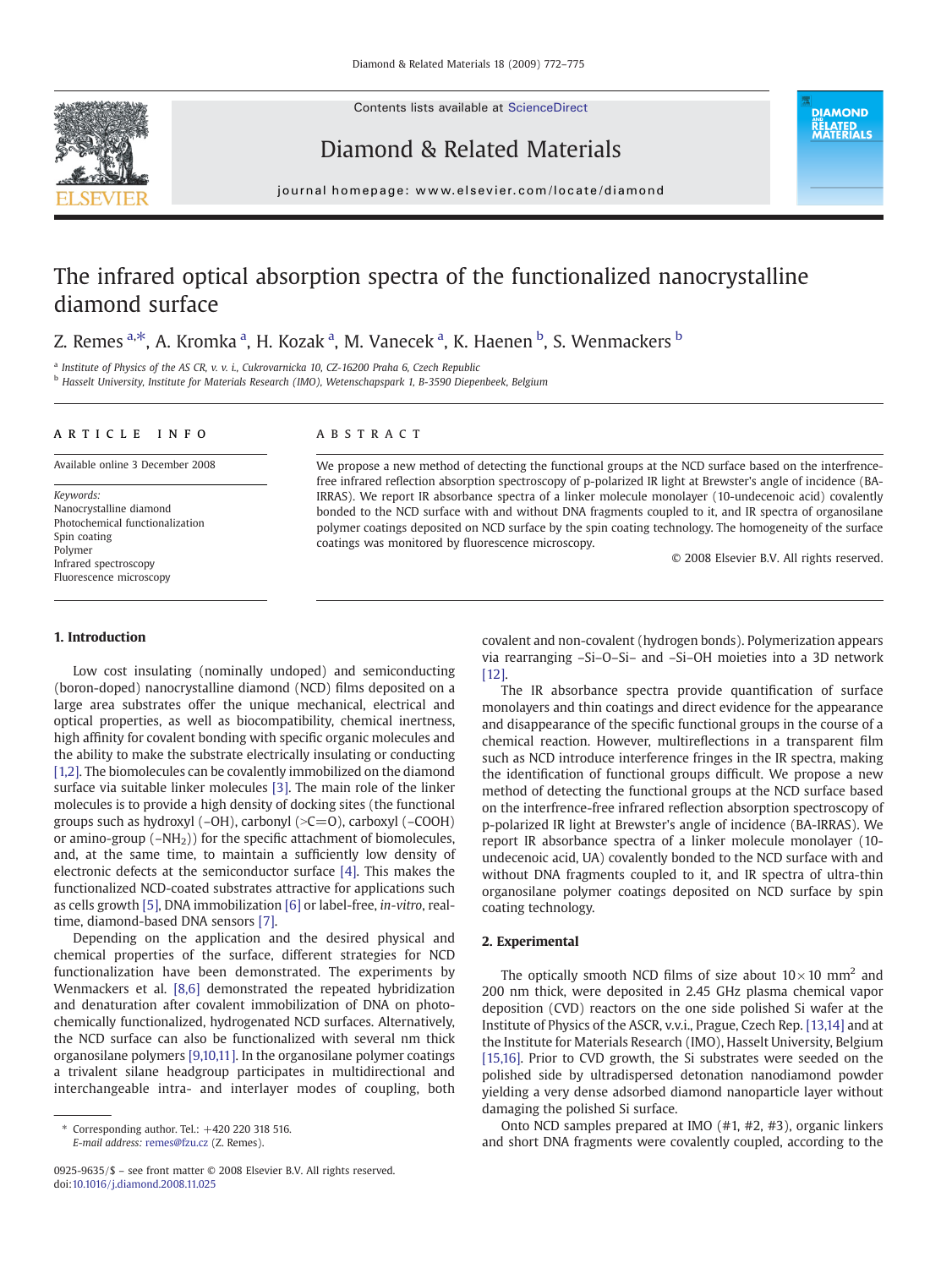<span id="page-1-0"></span>

Fig. 1. The principle of the interference-free reflectance–absorbance spectroscopy of surface monolayer or ultra-thin coating (1) on optically smooth NCD film (2) deposited on one side polished Si substrate (3). The p-polarized IR light at Brewster's angle of incidence passes two times the functionalized NCD surface where part of the light is absorbed at wavelengths characteristic for the functional groups vibrations. The reflectance at NCD/air interface is negligible; the NCD/Si interface reflects about 2% light. The bottom of Si substrate surface is optically rough and does not contribute to the reflected light.

method in [\[16\].](#page-3-0) First, all samples were cleaned in boiling mixture of  $H<sub>2</sub>SO<sub>4</sub>$  with KNO<sub>3</sub>, rinsed several times in ultra-pure water in ultrasonic bath and on hot plate in turn, and hydrogenated in Hplasma. Second, the organic linker 10-undecenoic acid (UA) was covalently coupled to the surface, using photochemistry. Inside a nitrogen flushed glovebox, a droplet of 100 µl UA  $(C_{11}H_{20}O_2 99\%$ , Acros Organics, Geel, Belgium) was pipetted on the sample surface. On top of the UA-covered surface, a UV-transparent quartz microscope slide was placed, leaving only a thin film of UA on the surface. For 20 h the samples were placed at a distance of about 2 cm under an intense UV lamp (>2.5 mW cm<sup>−2</sup>, "TUV G4T4 4W", Philips, Eindhoven, The Netherlands) mounted in an EPROM eraser box ("ME5", Lawtronics, Edenbridge, UK) to achieve a carboxyl-terminated surface. After this reaction, the samples are rinsed in pure acetic acid  $(C_2H_4O_2 99-100\%)$ pure, Merck) at 100 °C (to remove non-covalently attached UA), followed by the same washing steps in ultra-pure water as after the chemical oxidation. The sample #1 was kept like this. The other two samples (#2 and #3) were subsequently used for covalent coupling of amino-modified probe DNA to the carboxyl-terminated surface, using the zero-length crosslinker 1-ethyl-3-[3-dimethylaminopropyl]-carbodiimide (EDC) (Perbio Science, Erembodegem, Belgium). This was done in 2-[N-morpholino]-ethanesulphonic acid (MES) buffer (Perbio Science). The probe DNA was single stranded (ss), consisting of 36 bases (36b): 5′-NH2-C6H12-AAA-AAA-ACC-CCT-GCA-GCC-CAT-GTA-TAC-CCC-CGA-ACC-3′ (Invitrogen, Merelbeke, Belgium). The NCD sample covered with 36b ssDNA is then allowed to hybridize to perfectly complementary target ssDNA of 29b: 5′-GGT-TCG-GGG-GTA-TAC-ATG-GGC-TGC-AGG-GG-3′ (Invitrogen), carrying a fluorescent probe, Alexa Fluor® 488, at its 5′ side. The result of the hybridization was 29 base pairs (bp) double stranded (ds) DNA connected to an A7 ss-tail. This is obtained more precisely by incubating the samples with 600 pmol target ssDNA, in MicroHyb™ hybridization buffer (Invitrogen, Merelbeke, Belgium). The samples were placed in a closed container at 80 °C for 2 h, and, to avoid evaporation, a droplet of water was enclosed. After this, stringency washings were performed by rinsing the samples in saline sodium citrate (SSC) buffer containing 0.5% sodium dodecyl sulfate (SDS) for 30 min at room temperature (RT), followed by two rinses for 5 min in 0.2 $\times$  SSC buffer, at 75 °C and at RT, respectively. At this point, the successful attachment was confirmed with confocal fluorescence microscopy [\[16\].](#page-3-0) For IR measurements, the samples are dried directly from buffer (rinsing in ultra-pure water would remove the complementary strand) under a flow of N2. The sample #2 (NCD-UA-29bpDNA) was kept like this. Shortly before FTIR measurements, the complementary strand was removed from sample #3 (NCD-UA-36bDNA) by denaturation in boiling ultra-pure water (20 min).

The NCD films grown in Prague were also cleaned in hot acid solution ( $H_2SO_4+KNO_3$ ) and then boiling water. After cleaning, they were oxidized 3 min in the oxygen plasma (RF plasma, 300 W) to enhance their hydrophilic character. The samples were blown off by clean nitrogen immediately before applying the polymer coatings to reduce the surface contamination by dust particles. The very thin polymer coatings were deposited by dropping a small amount of diluted organosilane coupling agent N-(6-aminohexyl) aminopropyl trimethoxysilane (AHAPS) on the substrate followed by spin-coating at 8000 rotations per minute (rpm). The thickness of the coating was controlled by diluting AHAPS in toluene.

Reflectance-absorbance FTIR spectra were recorded at the Brewster's angle of incidence (67° for diamond) using the Nicolet Nexus FTIR spectrometer equipped with a wire grid ZnSe polarizer, KBr beamsplitter, liquid nitrogen cooled MCT detector and variable angle reflectance accessory. The spectrometer was purged with dry air to reduce water-related absorption. The optical absorbance, A, was calculated in the standard absorbance units as  $A=-\log(R/R_0)$  where R is the reflectance measured with functionalized sample and  $R_0$  the reference (background) spectrum of the substrate with clean surface. The reference  $R_0$  spectra were recorded 15 min before and after the sample spectra to improve the reproducibility.

The inverted laser-scanning confocal fluorescence microscope set-up was a "Zeiss LSM 510 META" Axiovert 200 M from Carl Zeiss (NV/SA, Zaventem, Belgium). The wavelength of 488 nm of an Ar-ion laser was used for excitation; an additional 488/10 nm excitation interference filter was inserted before the excitation fibre optics to guarantee spectral purity. We applied a pinhole of 150 µm, a pixel time of 25.6 µs, and a band pass emission filter of 500 to 550 nm. A LD-Achroplan  $40\times$  objective with 0.6 numerical aperture was used for imaging in air.

#### 3. Results and discussion

Since p-polarized light is not reflected at the Brewster's angle of incidence at the diamond/air interface, the interference fringes in thin films are eliminated. The IR light is reflected only at the smooth film / substrate interface as it passes through the thin film, see Fig. 1. The reflectivity of the diamond/Si interface is only about 2%, but still the optical absorbance down to  $10^{-3}$  (in the standard absorbance units) can be detected, except in the spectral region 2200–2400  $cm^{-1}$  where residual  $CO<sub>2</sub>$  absorbs. This spectral region was removed from all



Fig. 2. IR absorbance spectra of a linker molecule monolayer (10-undecenoic acid (UA), sample #1) covalently bonded to the NCD surface with and without covalently bonded DNA fragments (#2 and #3). The sample #2 contains 29 base pairs double stranded DNA (NCD-UA-29bpDNA), and the sample #3 single stranded DNA, consisting of 36 bases (NCD-UA-36bDNA).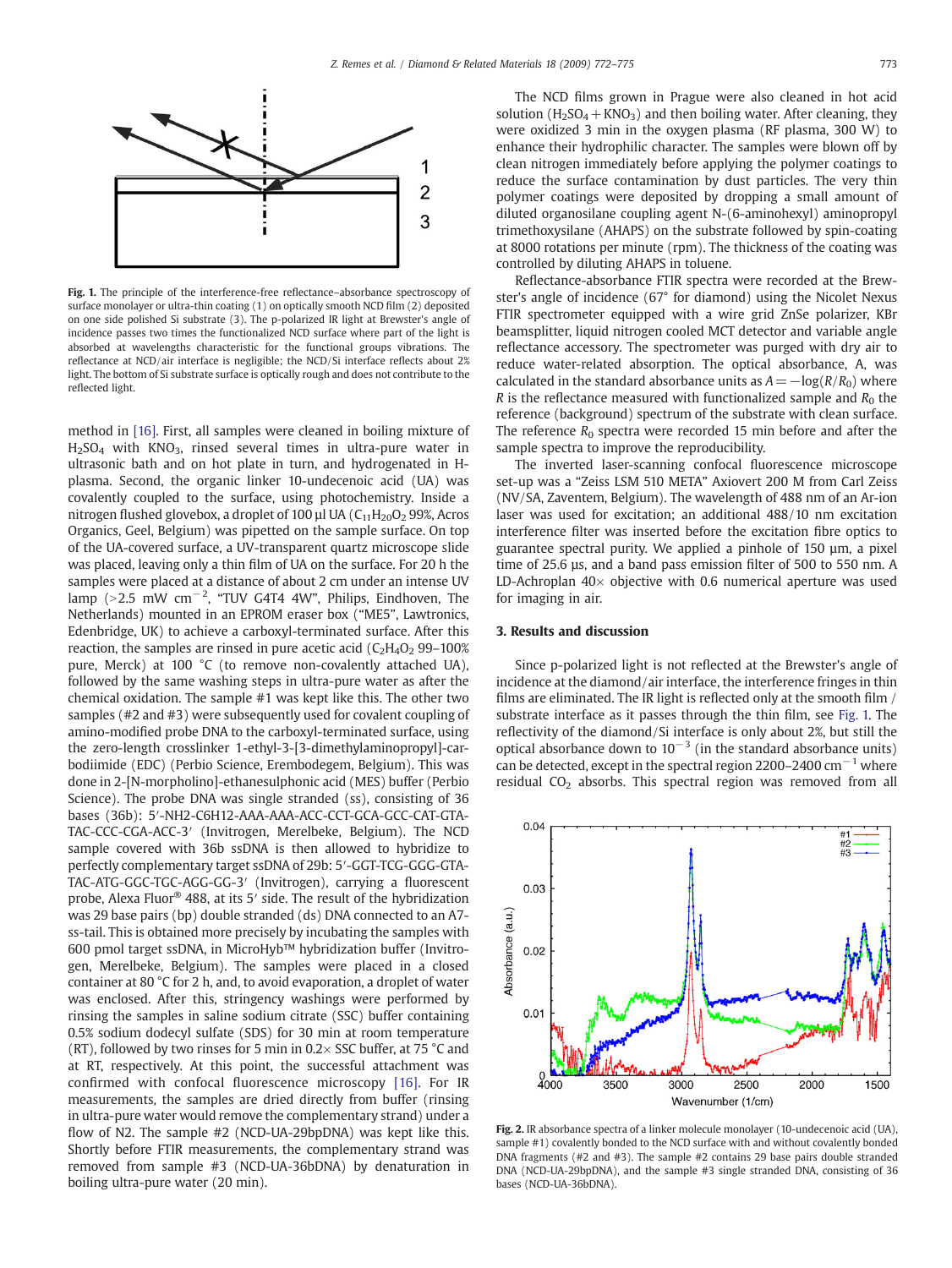<span id="page-2-0"></span>

films deposited by spin coating (8000 rpm) on Au (#A–D) and NCD (#E) substrates. The AHAPS film thickness was controlled by diluting AHAPS in toluene. The spin coating of not-diluted polymer leads to homogeneous film with thickness about 1 µm and the optical absorbance spectra about  $10\times$  stronger then #A (for clarity not shown in graph).

spectra. The IR spectra below 1400  $cm^{-1}$  were not reproducible on NCD samples. A dry air purging was necessary to obtain reliable spectra in the spectral regions 1350–1900  $\text{cm}^{-1}$  and 3500–3950 cm  $-1$  where the background noise significantly increased when the residual gaseous water was not fully removed from spectrometer.

[Fig. 2](#page-1-0) shows the IR absorbance spectra of a linker molecule monolayer (10-undecenoic acid (UA), sample #1) covalently bonded to the NCD surface with and without bonded DNA fragments (#2 and #3). We assign the absorbance peak at 1714  $cm^{-1}$  to  $v(C=0)$  (stretch vibration of carbonyl), and the peaks at 2852 cm<sup>-1</sup> and 2921 cm<sup>-1</sup> to  $v_s$ (C–H<sub>2</sub>) and  $v_{as}$ (C–H<sub>2</sub>) (symmetric and asymmetric stretch vibrations of  $C-H_2$ ), respectively [\[17,18\].](#page-3-0) For the sample #1 there are no peaks in the region of 3000–3150  $cm^{-1}$ , which would imply the presence of unsaturated hydrocarbons [\[19\].](#page-3-0) Thus, there is no indication of the presence of unreacted UA molecules after the cleaning in acetic acid. In the region of 3200–3570 cm $^{-1}$ , a peak due to the O–H stretch is expected [\[19\]](#page-3-0): here a clear signal is absent too. Although the spectra have been collected down to a wavenumber of 800 cm<sup>-1</sup>, the results for wavenumbers below 1400 cm<sup>-1</sup> are not shown in [Fig. 2](#page-1-0): this spectral region exhibits the one-phonon absorption of NCD. Since the C–O stretch is expected in this range [\[19\],](#page-3-0) the presence of this peak could not be verified.

Regarding the samples #2 and #3, we note that the peaks at 2852 cm $^{-1}$  and 2921 cm $^{-1}$ , assigned to the saturated hydrocarbons of the UA-chain, are essentially unchanged; this is to be expected, since only the end-group of the UA molecule is involved in the coupling to DNA. The peak at 1714 cm<sup>-1</sup>, assigned to  $v(C=0)$ , is less clear in the spectra of samples with DNA as compared to sample with only the UA, probably overlapping with other peaks related to groups in the DNA (and possibly a shift of the  $C=O$ -related peak). In the involved wavenumber region, delocalised vibration modes are indeed expected in DNA [\[20,21\].](#page-3-0) The modes in the 1550–1750  $cm^{-1}$  range are attributed primarily to  $C=O$  stretching and N-H2 bending vibrations in the DNA bases [\[22\]](#page-3-0). In the spectra of samples #2 and #3, we attribute the absorbance peak at 1692 cm<sup>-1</sup> to 'Amide I' [\[23\]](#page-3-0). Because we lack information below 1400 cm<sup>-1</sup>, we were not able to confirm the presence of DNA-related peaks at 1550  $cm^{-1}$  (due to 'Amide II' [\[23\]](#page-3-0)), or at 1220 cm<sup>-1</sup> and 1050 cm<sup>-1</sup> (attributed to stretching vibrations of the PO $_2^-$  in the DNA backbone [\[23,24\]\)](#page-3-0). IR spectra can in principle be used to distinguish between DNA in single and double stranded form: according to [\[22\]](#page-3-0), the influence of hybridization on the  $C=0$  stretching and N-H<sub>2</sub> bending vibrations due to Watson–Crick H- bonds can be observed in the 1550–1750  $cm^{-1}$  range. However, the spectra in [Fig. 2](#page-1-0) are not decisive on this point. A possible explanation is that after drying of the surface, boiling the sample in ultra-pure water is not effective in removing of the complementary strands. Two additional difficulties encountered here, are the limited spectral range (due to absorptions in NCD below 1400  $cm^{-1}$ ) and the overall low signal. Two weak peaks observed in the region 3250–3600 cm<sup>-1</sup> may be attributed to amino and hydroxyl groups [\[19\]](#page-3-0), both present in the DNA bases. These peaks are more pronounced in the NCD-UA-29bpDNA (#2) spectrum than in the NCD-UA-36bDNA (#3) case, which is to be expected since more bases are present in the ds case than in the ss case.

The IR absorbance spectra can be used to estimate thickness of the surface coating. First, we applied spin coating technology to deposit AHAPS polymer coating (not yet diluted in toluene) on Au substrate (100 nm Au layer evaporated on glass substrate), and found the layer very homogeneous with thickness about 1 µm (deduced from the optical interference fringes). The intensity of the absorbance peaks at Fig. 3. Comparison of the FTIR absorbance spectra of organosilane (AHAPS) polymer 2852 cm<sup>-1</sup> and 2921 cm<sup>-1</sup> was in the order of 1. The Au substrate was



Fig. 4. Fluorescence images of NCD coated by AHAPS-based organosilane polymer (spin coating technology, AHAPS in toluene dilution 1:50) before (A) and after (B) photobleaching. The dark box in the upper part of the figure (B) corresponds to the area photobleached by the maximum laser intensity.